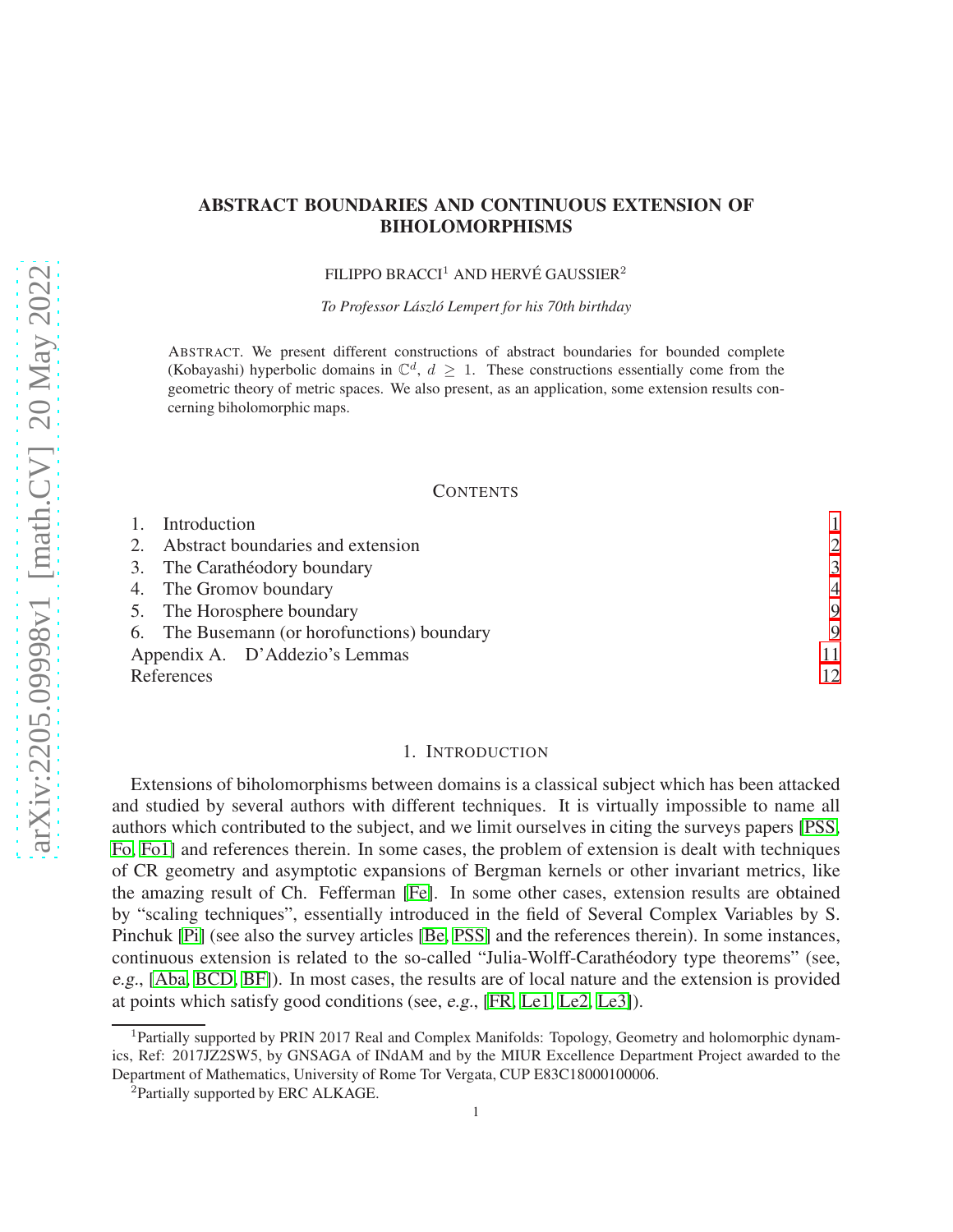In this survey, we consider extension property which comes from "visible geometry", as introduced in [\[BB,](#page-11-3) [Ka,](#page-12-9) [Z1,](#page-13-2) [Z2,](#page-13-3) [Z3,](#page-13-4) [BZ,](#page-12-10) [BM,](#page-12-11) [BG,](#page-12-12) [BGZ1,](#page-12-13) [CL,](#page-12-14) [BNT\]](#page-12-15).

For the sake of simplicity, we restrict ourselves to biholomorphic maps between bounded domains in  $\mathbb{C}^d$ ,  $d \geq 1$ .

One of the first results for bounded domains in  $\mathbb{C}^d$  ( $d \geq 2$ ), connecting extension of biholomorphic maps to the boundary behaviour of geodesics, is due to Lempert who provided in [\[Le1\]](#page-12-6) a complete description of complex geodesisc in strongly convex domains, studied their boundary extensions and re-proved as a consequence the Fefferman extension theorem. This extension result was pursued in [\[Le4\]](#page-12-16), still using invariant metrics.

The use of invariant metrics is natural when dealing with the problem of biholomorphism extension. Indeed, by definition, biholomorphic maps are isometries for such metrics and the problem reduces to the extension of isometries, or more generally of 1-Lipschitz maps, in complete metric spaces. The crucial point here is to investigate relevant boundaries to which, almost by contruction, 1-Lipschitz maps extend. Such boundaries are abstract boundaries, in the sense that they are boundaries at infinity. From a Complex Analysis point of view, extension of biholomorphisms between bounded domains in  $\mathbb{C}^d$  is generally understood as a homeomorphic extension up to the Euclidean boundaries. The use of abstract boundaries, providing nice extension results, is particularly efficient if one can prove that the considered abstract boundary is homeomorphic to the Euclidean boundary, for a given bounded domain in  $\mathbb{C}^d$ . We present here several abstract boundaries considered in different papers and, as an application, study the extension of biholomorphic maps.

We thank the referee for several useful remarks and comments which improved the original manuscript.

# 2. ABSTRACT BOUNDARIES AND EXTENSION

<span id="page-1-0"></span>Let  $D \subset\subset \mathbb{C}^d$  be a domain. An abstract boundary  $\partial_* D$  for D is a topological space such that  $\overline{D}^* := D \cup \partial_* D$ , the disjoint union of D and  $\partial_* D$ , has a topology which, restricted to D, coincides with the Euclidean topology while, restricted to  $\partial_{*}D$  coincides with the topology of  $\partial_{*}D$ .

**Definition 2.1.** Let  $D$  be a collection of bounded domains in  $\mathbb{C}^d$ . An abstract boundary is suitable for D if, given any biholomorphism  $F: D \to D'$ , with  $D, D' \in D$  then there exists a homeomorphism  $F^* : \overline{D}^* \to \overline{D'}^*$  such that  $F^*|_{D} = F$ .

Example 2.2. *The Euclidean boundary of a bounded domain in* C d *is an abstract boundary, which* is however not suitable for the collection of all bounded domains in  $\mathbb{C}^d$ .

*The one-point compactification of a bounded domain in* C <sup>d</sup> *defines an abstract boundary (formed by one point*  $\{\infty\}$ ) which is suitable for the collection of all bounded domains in  $\mathbb{C}^d$ .

Since we want to use abstract boundaries to study extension of biholomorphic maps, the previous example shows that suitable abstract boundaries are too general for this aim. Therefore, among suitable abstract boundaries we select those that, for some model domains, are equivalent to the Euclidean closure of the domain.

For a bounded domain  $D \subset \mathbb{C}^d$ , we denote by  $\overline{D}$  the Euclidean closure of D. In particular,  $\overline{\mathbb{B}^d}$ denotes the Euclidean closure of the unit ball  $\mathbb{B}^d := \{z \in \mathbb{C}^d : ||z|| < 1\}$  in  $\mathbb{C}^d$ .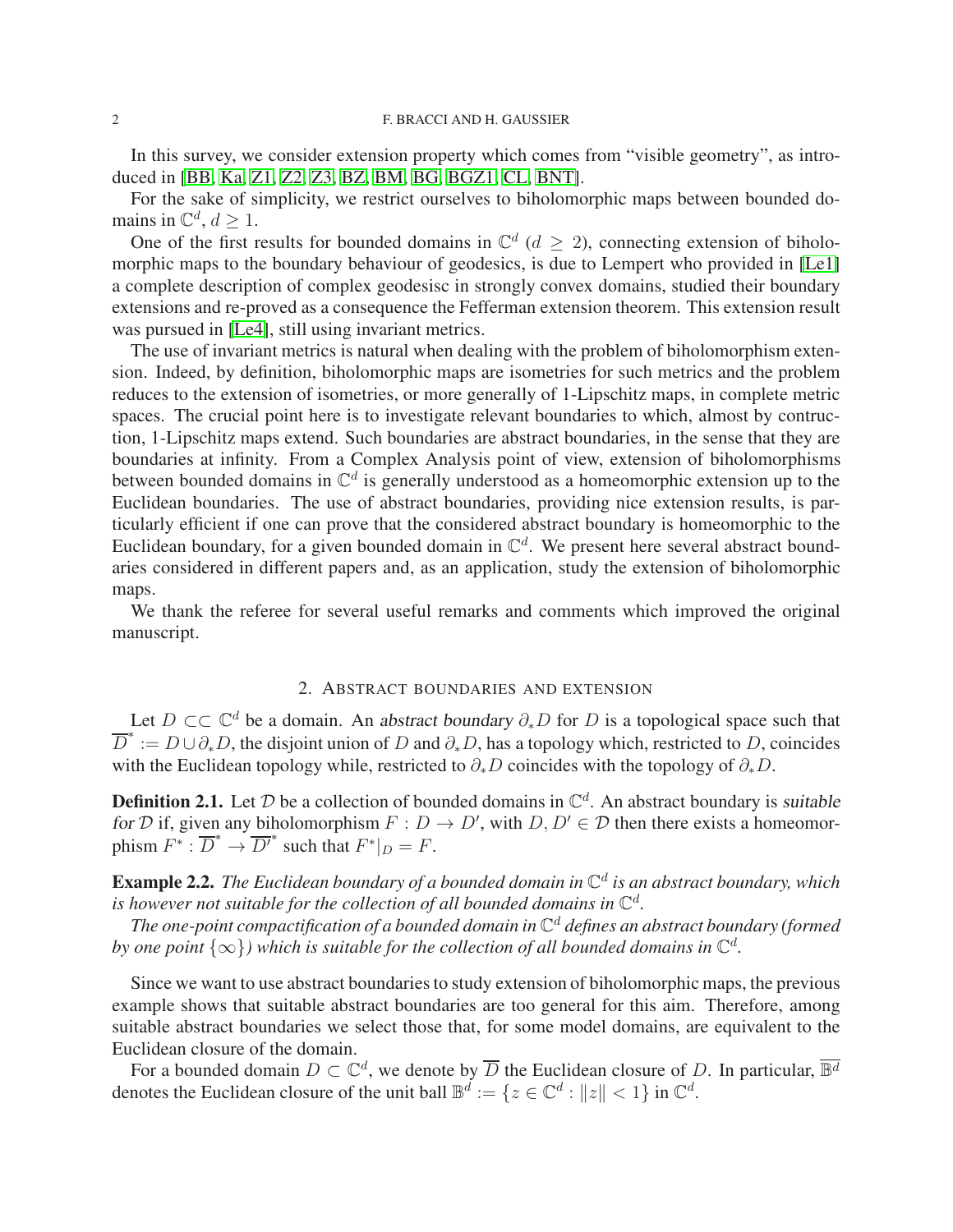**Definition 2.3.** Let  $D$  be a collection of bounded domains in  $\mathbb{C}^d$  which contains  $\mathbb{B}^d$ . A faithful abstract boundary is an abstract boundary suitable for D such that the identity map id:  $\mathbb{B}^d \to \mathbb{B}^d$ extends as a homeomorphism  $\mathrm{id}_{\mathbb{B}^d}^* : \overline{\mathbb{B}^d}^* \to \overline{\mathbb{B}^d}$ .

The choice of considering the ball as "model domain" is natural, but in general one has the following:

**Definition 2.4.** Let D be a collection of bounded domains in  $\mathbb{C}^d$ . A domain  $D \in \mathcal{D}$  is a model domain for an abstract boundary suitable for D if the identity map id :  $D \rightarrow D$  extends as a homeomorphism  $\mathrm{id}_D^* : \overline{D}^* \to \overline{D}$ .

A domain  $D \in \overline{\mathcal{D}}$  is a quasi-model domain for an abstract boundary suitable for  $\mathcal D$  if the identity map id :  $D \to D$  extends as a sequentially continuous surjective map  $\mathrm{id}_D^* : \overline{D}^* \to \overline{D}$ .

Trivially, we have the following extension result:

**Theorem 2.5.** If  $D, D' \subset\subset \mathbb{C}^d$  are model domains for an abstract boundary suitable for a col*lection of domains containing* D and D', then every biholomorphism  $F : D \to D'$  extends as a *homeomorphism from*  $\overline{D}$  *to*  $\overline{D'}$ *. The extension of*  $F$  *is given by*  $\mathsf{id}_{D'}^* \circ F^* \circ (\mathsf{id}_D^*)^{-1}$ *.* 

The previous theorem has a weaker version:

**Theorem 2.6.** Let D be a collection of bounded domains in  $\mathbb{C}^d$  and let  $D, D' \in \mathcal{D}$ . If D is a *model domain and* D′ *is a quasi-model domain for an abstract boundary suitable for* D*, then every biholomorphism*  $F : D \to D'$  extends continuously from  $\overline{D}$  to  $\overline{D'}$ . The extension of F is *given by*  $\mathsf{id}_{D'}^* \circ \tilde{F}^* \circ (\mathsf{id}_D^*)^{-1}$ .

*Proof.* The only subtle point here is that  $\frac{d^*}{dx^*}$  is in principle only sequentially continuous. However, this implies that  $id_{D'}^* \circ F^* \circ (\underline{id}_D^*)^{-1} : \overline{D} \to \overline{D'}$  is sequentially continuous. Since  $\overline{D}$  is first countable, then  $\mathsf{id}_{D'}^* \circ F^* \circ (\mathsf{id}_D^*)^{-1} : \overline{D} \to \overline{D'}$  is continuous.

Remark 2.7. *The previous theorems have a converse implication. Let* D *be a collection of bounded domains in* C <sup>d</sup> *and let* D, D′ ∈ D*. If* D *is a model domain for some abstract boundary suitable for*  $D$  and  $F: D \to D'$  extends as a homeomorphism (respectively, as a continuous surjective map) from  $\overline{D}$  to  $\overline{D'}$ , then  $D'$  is a model (resp. quasi-model) domain for the same abstract boundary. The *extension of*  $\mathsf{id}_{D'}$  *is given by*  $F^* \circ \mathsf{id}_D^* \circ F^{*-1}$ *.* 

From the previous considerations is then clear that extension of biholomorphisms is related to the existence of suitable abstract boundaries and model/quasi-model domains.

<span id="page-2-0"></span>In the next section we are going to recall some constructions of abstract boundaries.

## 3. THE CARATHÉODORY BOUNDARY

Here we consider  $D$  to be the collection of all bounded<sup>[1](#page-2-1)</sup> simply connected domain in  $\mathbb{C}$ . Let  $D \in \mathcal{D}$ . A cross-cut for D is a continuous injective curve  $\gamma : [0, 1] \to D$  such that  $\gamma((0, 1)) \subset D$ and  $\gamma(0), \gamma(1) \in \partial D$ . A cross-cut divides D into two simply connected components. A null chain

<span id="page-2-1"></span><sup>&</sup>lt;sup>1</sup> actually, one can remove the hypothesis of boundedness by considering hyperbolic simply connected domains in the Riemann sphere, replacing the Euclidean distance with the spherical distance, see, e.g., [\[BCD,](#page-12-3) Chapter 4] for details.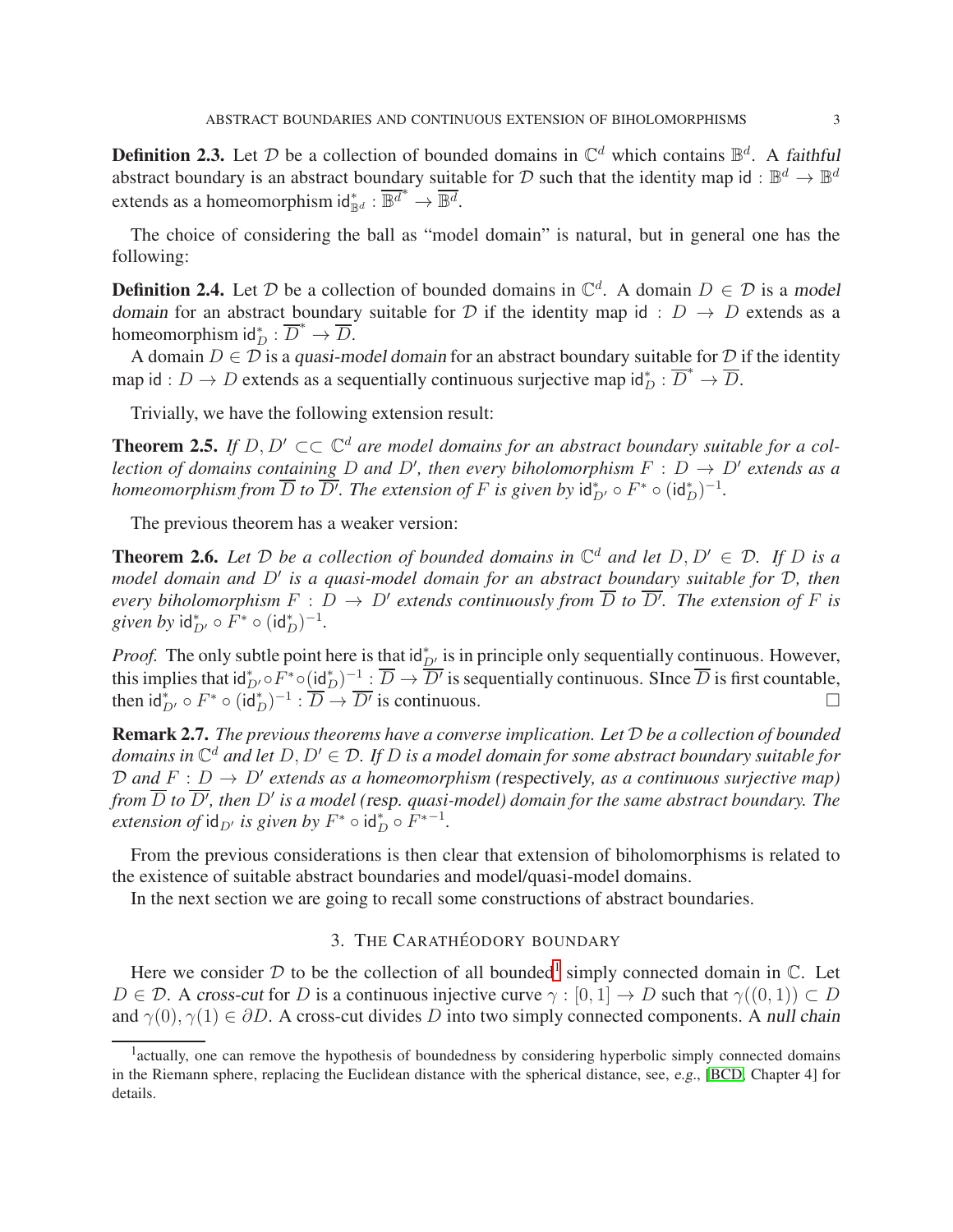$(C_n)_{n>0}$  is a sequence of cross-cuts such that  $\text{diam}(C_n) \to 0$  as  $n \to \infty$  and  $C_{n+1}$  is contained in the connected component of  $D \setminus C_n$  which does not contain  $C_0 \cap D$ , for every  $n \geq 1$ .

The connected component of  $D \setminus C_n$ ,  $n \geq 1$ , which does not contain  $C_0$  is called the interior part of  $C_n$ .

Let  $(C_n)$  and  $(G_n)$  be two null chains of D and let  $\{V_n\}$  and  $\{W_n\}$  denote their interior parts. We say that  $(C_n)$  and  $(G_n)$  are equivalent if for every  $n \geq 1$  there exists  $m_n$  such that  $V_j \subset W_n$ and  $W_j \subset V_n$  for all  $j \geq m_n$ .

**Definition 3.1.** The equivalence class  $[(C_n)]$  of a null-chain  $(C_n)$  in D is called a prime end. The Carathéodory boundary  $\partial_C D$  of D is the set of all prime ends of D.

Let U be an open set in D. We define  $U^*$  to be the union of U and of all the prime ends  $[(C_n)]$ such that  $\{C_n \cap D\}$  is eventually contained in U. We give a topology on  $\overline{D}^C := D \cup \partial_C D$  by considering the topology generated by all open sets  $U$  of  $D$  and  $U^*$ .

Note that, if  $[(C_n)]$  is a prime end, then  $\{V_n\}$  is a countable fundamental system of open neighborhoods of  $[(C_n)]$ . Carathéodory's famous extensions theorems can be translated as follows (see, e.g. [\[BCD,](#page-12-3) Chapter 4]):

Theorem 3.2. *Let* D *be the collection of all bounded simply connected domains in* C*. Then the Carathéodory boundary is a faithful abstract boundary suitable for D. Moreover,*  $D \in \mathcal{D}$  *is a semi-model domain for the Caratheodory boundary if and only if ´* ∂D *is locally connected, while,* D ∈ D *is a model domain for the Caratheodory boundary if and only if ´* ∂D *is a Jordan curve.*

## 4. THE GROMOV BOUNDARY

<span id="page-3-0"></span>Let  $D$  be the collection of all bounded complete (Kobayashi) hyperbolic domains in  $\mathbb{C}^d$ . Let  $D \in \mathcal{D}$ . The completeness of the metric guarantees, via the Hopf-Rinow theorem, that every two points in D can be joined by a geodesic segment (namely, a hyperbolic-length minimizing curve). Let  $K_D$  denote the Kobayashi distance of D. A geodesic ray  $\gamma : [0, +\infty)$  with base point  $z_0 \in D$ is a continuous curve such that for every  $t, s \geq 0$ ,

$$
|t - s| = K_D(\gamma(s), \gamma(t)).
$$

Two geodesic rays  $\gamma$ ,  $\eta$  in D with base point  $z_0$  are asymptotic if there exists  $C > 0$  such that  $K_D(\gamma(s), \eta(s)) \leq C$  for all  $s \geq 0$ . Being asymptotic is an equivalence relation. Therefore, the following definition makes sense:

**Definition 4.1.** The Gromov boundary  $\partial_G D$  of D is the set of all equivalence classes of asymptotic geodesic rays with base point  $z_0 \in D$ .

We say that a sequence  $\{\sigma_n\} \subset \partial_G D$  converges to  $\sigma \in \partial_G D$  if, for every  $n \in \mathbb{N}$  there exists a geodesic ray  $\gamma_n$  representing  $\sigma_n$  such that every subsequence of  $\{\gamma_n\}$  contains a subsequence that converges uniformly on compacta of  $[0, +\infty)$  to a geodesic ray  $\gamma$  such that  $\sigma = [\gamma]$ . This definition allows to define a topology on  $\partial_G D$ , which we call the Gromov topology (see, e.g. [\[BH,](#page-12-17) Chapter III.H.3]).

The choice of the base point  $z_0$  is irrelevant, for, changing the base point naturally defines a homeomorphism on the corresponding Gromov boundaries.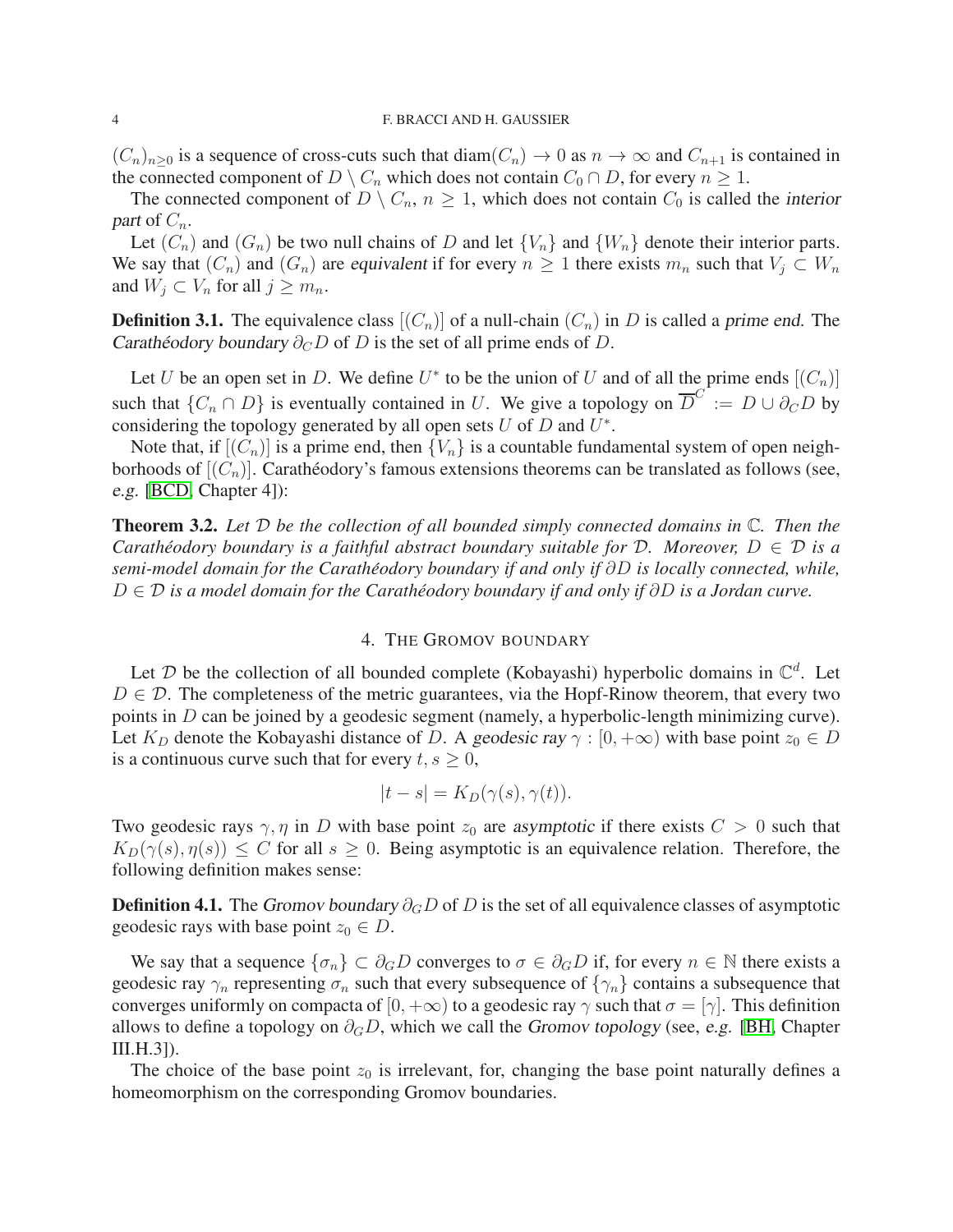We define the Gromov closure  $\overline{D}^G$  of D by

$$
\overline{D}^G := D \cup \partial_G D.
$$

We define a topology on  $\overline{D}^G$ , called the *Gromov topology*, which makes  $\partial_G D$  an abstract boundary. To this aim, fix a base point  $z_0 \in D$ . For  $z \in D$ , let  $c(z)$  be a geodesic segment joining  $z_0$  and z—there exists at least one, but it might not be unique.

Note that, if  $\{z_n\} \subset D$  is a sequence, since  $(D, K_D)$  is complete,  $K_D(z_0, \cdot)$  is proper and, as  $c(z_n)$  is an isometry for every n, then  $\{c(z_n)\}\$ is equibounded and equicontinuous on compacta of  $[0, +\infty)$ , thus, by the Arzelá-Ascoli theorem, one can extract a subsequence of  $\{c(z_n)\}$  converging uniformly on compacta to a geodesic segment or to a geodesic ray (the second possibility occurs if and only if  $\{z_n\}$  is compactly divergent in D). Moreover,  $\{z_n\} \subset D$  converges to  $z \in D$  if and only if every converging subsequence of  ${c(z_n)}$  converges uniformly to a geodesic segment of the type  $c(z)$ .

In this way, we can define a topology on  $\overline{D}^G$  which coincides with the Euclidean topology on D and with the Gromov topology previously defined on  $\partial_G D$ . Note that a sequence  $\{z_n\} \subset D$ converges in this topology to  $\sigma \in \partial_G D$  if for every  $n \in \mathbb{N}$  there exists a geodesic  $c(z_n)$  such that  ${c(z_n)}$  converges uniformly on compacta to a geodesic ray  $\gamma \in \sigma$ .

By construction, the Gromov boundary is suitable for  $D$  since biholomorphisms are isometries for the Kobayashi distance. We have

Theorem 4.2. *Let* D *be the collection of all bounded complete (Kobayashi) hyperbolic domains in*  $\mathbb{C}^d$ . Then the Gromov boundary is a faithful abstract boundary suitable for  $\mathcal{D}$ .

There is no general characterization of model and semi-model domains for the Gromov boundary, but they are known in some special cases.

Let D be a bounded complete hyperbolic domain in  $\mathbb{C}^d$ . A geodesic triangle is the union of three geodesics  $\gamma_1, \gamma_2, \gamma_3$  such that the initial point of  $\gamma_i$  coincides with the final point of  $\gamma_{i+1}, j = 1, 2, 3$ mod 3. The geodesics  $\gamma_i$  are called edges of the geodesic triangle.

The domain D is called Gromov hyperbolic if there exists  $M > 0$  such that every edge of every geodesic triangle is contained in the M-hyperbolic neighborhood of the union of the other two edges. Note that Gromov hyperbolicity is invariant under biholomorphisms.

The following domains are model domains for the Gromov boundary:

- (1)  $C^2$ -smooth bounded strongly pseudoconvex domains [\[BB\]](#page-11-3).
- (2) Gromov hyperbolic bounded convex domains [\[BGZ1\]](#page-12-13) (in particular, by [\[Z1\]](#page-13-2), smooth bounded convex domains of finite type).
- (3) Smooth bounded pseudoconvex domains of D'Angelo finite type in  $\mathbb{C}^2$  [\[Fia\]](#page-12-18).

In particular, since by [\[BB\]](#page-11-3)  $C^2$ -smooth bounded strongly pseudoconvex domains are Gromov hyperbolic (respectively by [\[Fia\]](#page-12-18) smooth bounded pseudoconvex domains of D'Angelo finite type in  $\mathbb{C}^2$ ), (2) implies that every bounded convex domain biholomorphic to a smooth bounded strongly pseudoconvex domain or to a smooth bounded pseudoconvex domain of D'Angelo finite type in  $\mathbb{C}^2$  is a model domain for the Gromov boundary. Also, by [\[BGNT,](#page-12-19) Corollary 1.7], every bounded domain  $D \subset \mathbb{C}^d$  such that for every  $p \in \partial D$  there exists an open neighborhood  $U_p$  of p such that  $U_p \cap D$  is a model domain for the Gromov boundary, is a model domain for the Gromov boundary.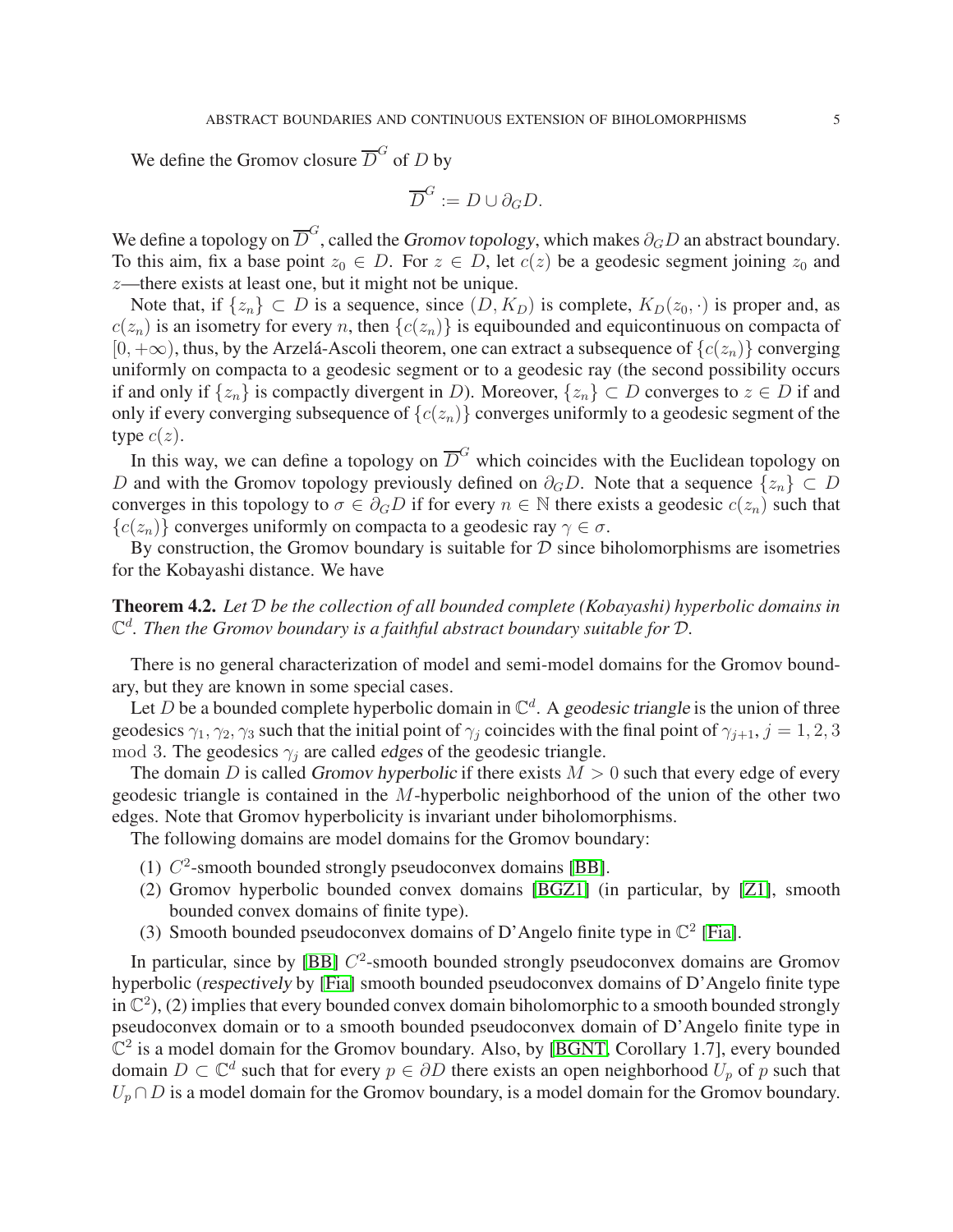To understand semi-model domains for the Gromov boundary, one needs to introduce the notion of visibility [\[BZ,](#page-12-10) [BM,](#page-12-11) [BNT\]](#page-12-15):

**Definition 4.3.** A bounded complete hyperbolic domain  $D \subset \mathbb{C}^d$  is visible if, for every two sequences  $\{z_n\}, \{w_n\} \subset D$  such that  $\{z_n\}$  converges to a point  $p \in \partial D$  and  $\{w_n\}$  converges to a point  $q \in \partial D$ , with  $p \neq q$ , there exists a compact set  $K \subset\subset D$  such that every geodesic in D joining  $z_n$  and  $w_n$  intersects K.

We have the following result (cf. [\[BNT,](#page-12-15) Thm. 3.3]):

**Theorem 4.4.** Let  $D \subset \mathbb{C}^d$  be a bounded complete hyperbolic domain with no non-trivial analytic *discs on* ∂D*. If* D *is visible then it is a semi-model domain for the Gromov boundary.*

*Proof.* Let  $D \subset \mathbb{C}^d$  be a bounded complete hyperbolic domain with no non-trivial analytic discs on ∂D. Assume D is visible.

By [\[BNT,](#page-12-15) Lemma 3.1], every geodesic ray lands (i.e., if  $\gamma : [0, +\infty) \to D$  is a geodesic ray, then there exists a point  $p \in \partial D$  such that  $\lim_{t \to +\infty} \gamma(t) = p$  – this follows also from D'Addezio's Lemma [A.2](#page-10-1) taking into account that by hypothesis  $D$  does not have analytic discs on the boundary.

Since  $\partial D$  does not contain analytic discs, it follows from D'Addezio's Lemma [A.2](#page-10-1) that if  $\gamma$ and  $\eta$  are two geodesic rays which are asymptotic, then they land at the same boundary point. Therefore, the map

$$
\Phi_D : \partial_G D \to \partial D
$$

that associates, at every  $\sigma \in \partial_G D$ , the landing point of any of its representative, is well defined.

Extend the map  $\Phi_D$  in D by declaring  $\Phi_D(z) = z$  for all  $z \in D$ . By [\[BNT,](#page-12-15) Lemma 3.1], if  $\{z_k\} \subset D$  is a sequence converging to a point  $p \in \partial D$ , and  $z_0 \in D$ , then from every sequence  $\{\gamma_n\}$ of geodesics such that  $\gamma_n$  joins  $z_0$  to  $z_n$ , one can extract a subsequence with converges uniformly on compacta to a geodesic ray  $\gamma$  starting from  $z_0$  and landing at p. Therefore,  $\Phi_D : \overline{D}^G \to \overline{D}$ is a surjective extension of  $\mathrm{id}_D : D \to D$ . It follows again by [\[BNT,](#page-12-15) Lemma 3.1] that  $\Phi_D$  is sequentially continuous.

Remark 4.5. *It is an open question if in general the existence of a non-trivial analytic disc on the boundary of a bounded domain prevents visibility.*

We saw in this Section the importance of Gromov hyperbolicity, that can be seen as a condition of negative curvature. There are few characterizations, or even examples, of Gromov hyperbolic domains in  $\mathbb{C}^d$  (see some examples here above) and there are interesting open questions relating different possible notions of negative curvature.

# Domains satisfying a uniform squeezing property.

We recall that, following [\[Ye\]](#page-13-5), a bounded domain  $D \subset \mathbb{C}^d$  satisfies a uniform squeezing property if there exists  $0 < r < 1$  and, for every  $z \in D$ , there exists a holomorphic embedding  $\varphi_z : D \to \mathbb{B}^d$ such that  $\varphi_z(z) = 0$  and  $B(0,r) := \{w \in \mathbb{C}^d / ||z|| < r\} \subset \varphi_z(D)$ . We define the squeezing function

$$
s_D(z) := \sup\{0 < r < 1/\ \exists \ \varphi_z : D \stackrel{\text{hol. emb.}}{\longrightarrow} \mathbb{B}^d, \ \varphi_z(z) = 0, \ B(0, r) \subset \varphi_z(D)\}.
$$

Bounded convex domains (without boundary regularity assumption) are examples of domains satisfying a uniform squeezing property. This is the case of the polydisc, which is not Gromov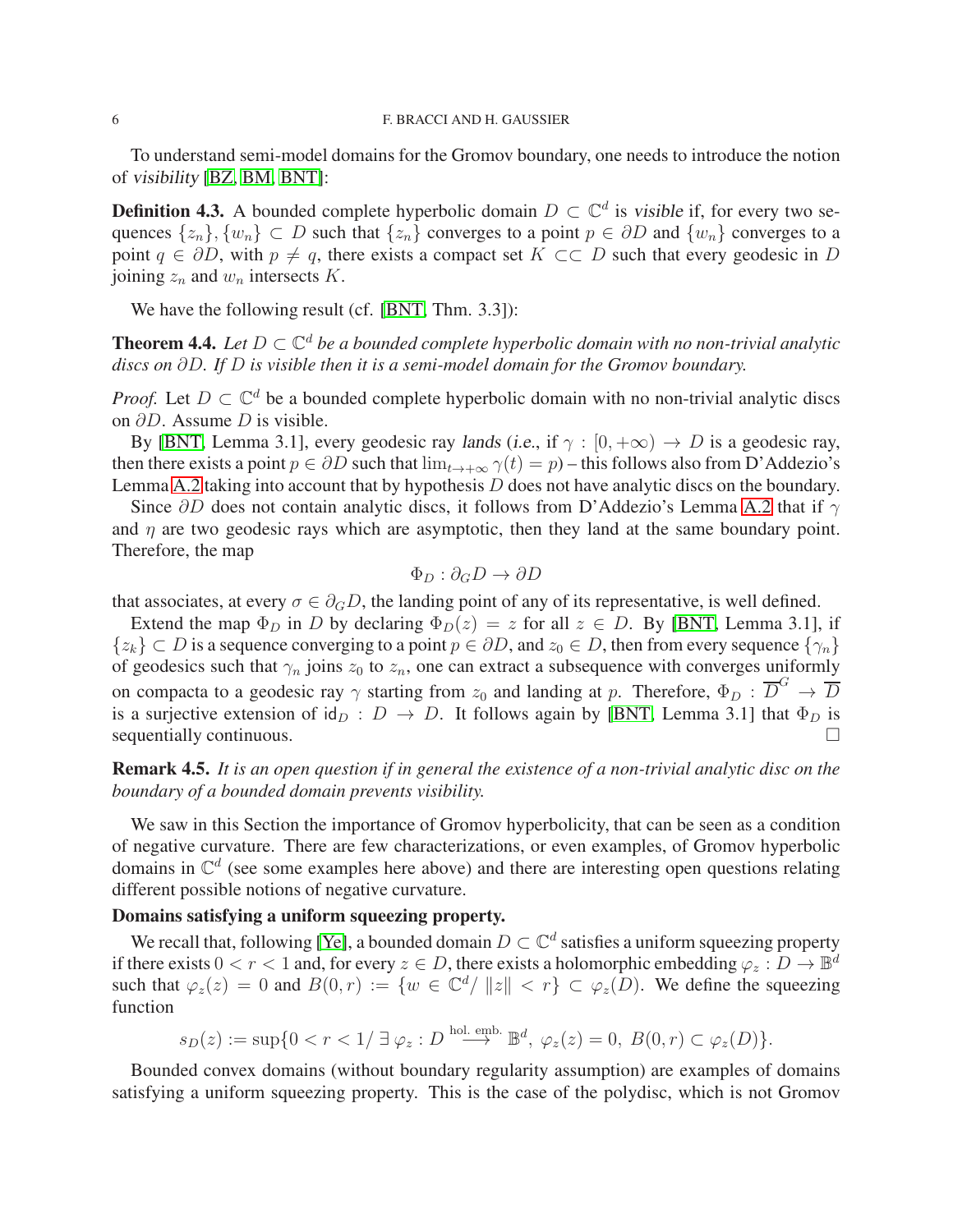hyperbolic. Strongly pseudoconvex domains, which are Gromov hyperbolic, are examples of domains with squeezing function tending to one at the boundary.

Good estimates of invariant metrics rely only on compactness arguments: the Bergman metric, the Kähler-Einstein metric, the Carathéodory metric and the Kobayashi metric are consequently all bi-Lipschitz in domains satisfying a uniform squeezing property (see [\[Ye\]](#page-13-5)). Riemannian manifolds with negative curvature possess very nice metric properties. In the context of Kähler manifolds, all the information should be carried over by holomorphic (bi)sectional curvature. To obtain precise estimates, for instance on holomorphic (bi)sectional curvatures of a complete Kähler metric on a given domain, one generally needs to osculate the boundary of the domain locally by special domains, obtained essentially under a scaling process, and for which such curvature estimates are known. In the context of squeezing property, this is given by the condition that the squeezing function tends to one at the boundary, such domains being heuristically exhausted by balls; they consequently share many properties of the ball. For instance, they admit a complete Kähler-Einstein metric whose holomorphic (bi)sectional curvature converges to the one of the unit ball. The same properties are also satisfied for the Bergman metric, the proof relying for both metrics on a scaling process. In connection with the Gromov hyperbolicity, the following question makes sense, in view of the non Gromov hyperbolocity of the polydisc:

Let D be a bounded domain in  $\mathbb{C}^d$  for which  $s_D(z) \to 1$  when  $z \to \partial D$ . Is D Gromov hyperbolic?

Note that we defined Gromov hyperbolicity for a domain in  $\mathbb{C}^d$  endowed with its Kobayashi distance. We could have considered any other invariant metric, in the context of complex manifolds. It would be interesting to figure out under which geometric conditions on a given domain, we would obtain the same result by considering any of the classical invariant metrics. For domains satisfying a uniform squeezing property, choosing any of the Bergman, the Kähler-Einstein, the Carathéodory or the Kobayashi metrics will give the same conclusion, the metrics being all bi-Lipschitz.

Quite surprisingly the above question is still open. With the previous discussion, we would expect  $D$  to be Gromov hyperbolic, since the unit ball is. A strategy to prove it might be as follows. Since the Bergman metric has negatively pinched holomorphic bisectional curvature near the boundary of D, there should exist a neighborhood U of  $\partial D$  such that for all points  $x, y, z \in$  $D \cap U$ , sufficiently close to each other, geodesic triangles connecting x, y and z, for the Bergman metric, should be  $\delta$ -thin, where  $\delta > 0$  depends only on D and on the relative distances between the three points. This should come from the theory of negatively curved Riemann manifolds, applied with the Bergman distance. It follows that  $D$  should satisfy a "local Gromov hyperbolic condition":

There exists  $M > 0$  and, for every point  $p \in \overline{D}$ , there exist two open sets U and V such that  $p \in V \subset\subset U$  and for every  $x, y, z \in D \cap V$ , every geodesic triangle (for the Kobayashi metric) connecting x, y and z is contained in U and is M-thin.

Note that this local property concerns in fact only points  $p \in \partial D$ . Indeed, since D is uniformly squeezing, D is Kobayashi complete hyperbolic. Fix  $p \in D$  and let  $V := \{w \in D / K_D(p, w) < 1\}$ and  $U := \{w \in D / K_D(z, w) < 2\}$ . Then  $V \subset\subset U \subset\subset D$  and for all points  $w, w' \in V$ , every geodesic segment joining w to w' is contained in U. Finally, for every triple  $(x, y, z)$  of points in  $V$ , every geodesic triangle connecting these points is 4-thin.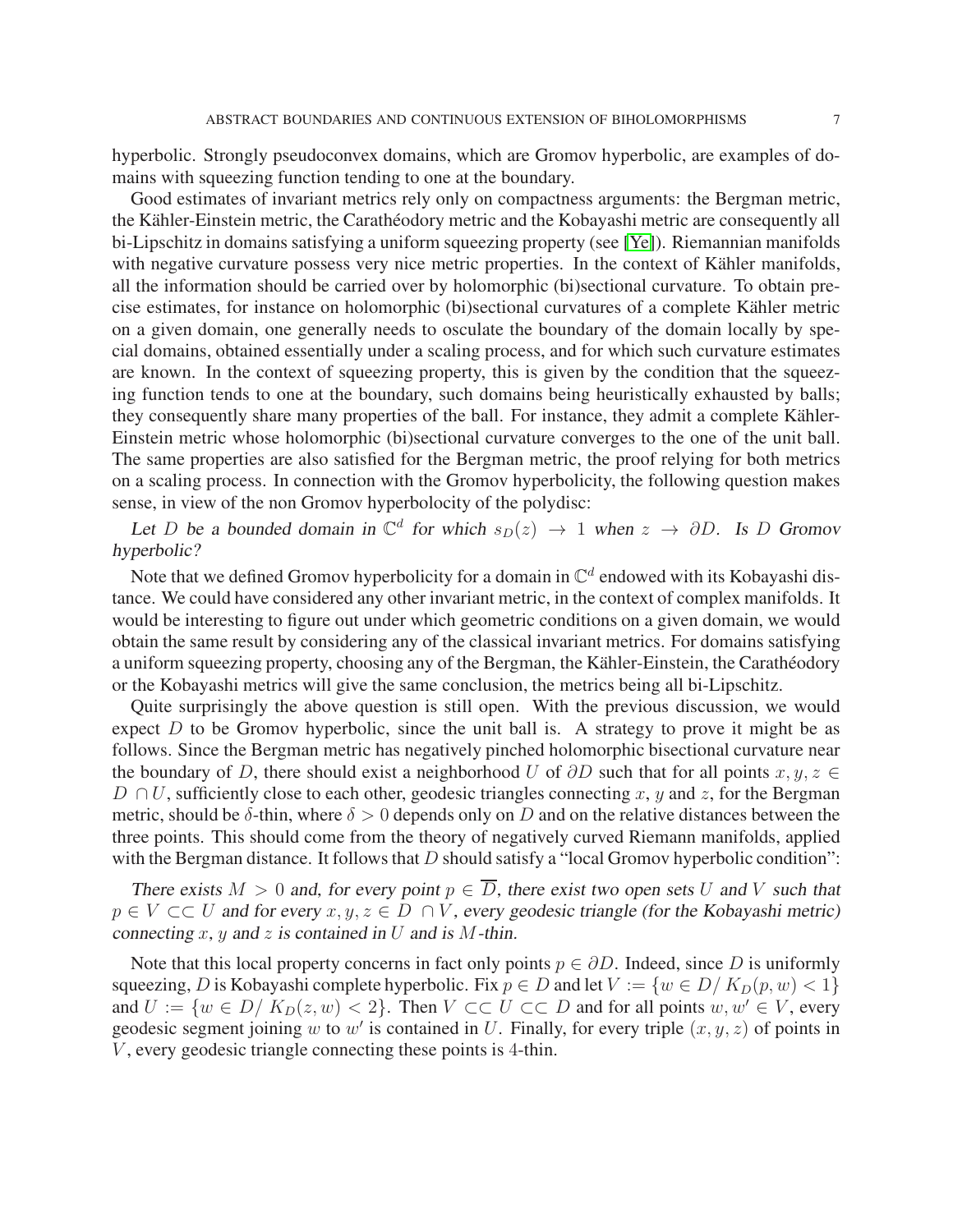The matter is finally to go from small triangles to large triangles, meaning from a local property to a global one and to understand the asymptotic behaviour of geodesic segments joining points  $x$ and y that are sufficiently close to  $\partial D$  but that are far from each other. This is the key argument in [\[BB\]](#page-11-3) to treat the case of strongly pseudoconvex domains. This is not understood yet for domains with squeezing function converging to one at the boundary. This is partly connected to the visibility condition and one may ask:

Question. Does a domain D for which  $s_D(z) \to 1$  when  $z \to \partial D$  satisfy a visibilty property?

Note that there exists an increasing sequence of bounded convex domains  $D_{\nu} \subset \mathbb{C}^2$ , converging to the bidisc  $\mathbb{D}^2$ , such that for every  $\nu \geq 1$ ,  $(D_{\nu}, K_{D_{\nu}})$  is Gromov hyperbolic, whereas  $(\mathbb{D}^2, K_{\mathbb{D}^2})$ is not Gromov hyperbolic. One can take  $D_{\nu} := \{z_1, z_2 \} \in \mathbb{C}^2 / |z_1|^2 + |z_2|^{2\nu} < 1\}.$ 

There also exists an increasing sequence of bounded convex domains  $\Omega_{\nu} \subset \mathbb{C}^2$ , converging to the unit ball, such that for every  $\nu \geq 1$ ,  $(\Omega_{\nu}, K_{\Omega_{\nu}})$  is not Gromov hyperbolic, whereas  $(\mathbb{B}^2, K_{\mathbb{B}^2})$  is Gromov hyperbolic. Such domains  $\Omega_{\nu}$  can be constructed as polyhedrons and, as in the polydisc case, should not satisfy the visibility property.

These two examples are not surprising due to the characterization of Gromov hyperbolic, bounded convex domains, with smooth boundary, given by A. Zimmer [\[Z1\]](#page-13-2): we just considered domains of finite type in the first case and of infinite type in the second one. The precise link between different types of curvature, such as the Gromov hyperbolicity, which refers to an abstract boundary at infinity, and the D'Angelo type, which refers to the Euclidean boundary, is still mysterious as can be seen from the considerations here under.

## Equivalence of curvature properties.

We are interested here in understanding the possible links between the Gromov hyperbolicity (metric invariant), the finiteness of the D'Angelo type (CR invariant) and the negative pinching of the holomorphic bisectional curvature (Kähler invariant). The case of pseudoconvex domains is still mysterious, even in complex dimension 2 and the links could be as follows:

Conjecture. Let D be a bounded pseudoconvex domain in  $\mathbb{C}^2$ , with smooth boundary. Then the following are equivalent:

- (i)  $(D, K_D)$  is Gromov hyperbolic,
- (ii)  $D$  is of finite  $D$ 'Angelo type,
- (iii)  $D$  admits a complete Kähler metric with holomorphi bisectional curvature negatively pinched near ∂D.

In  $\mathbb{C}^d$ , with  $d \geq 3$ , the situation is more complicated and the above conjecture is probably false for bounded pseudoconvex domains with smooth boundary. Indeed, according to a result of G. Herbort [\[He\]](#page-12-20) and of J.E. Fornaess - F. Reng [\[FoRo\]](#page-12-21), there exists a bounded pseudoconvex domain  $D \subset \mathbb{C}^3$ , with smooth boundary, such that the Kobayashi metric is not bi-Lipschitz to any Riemannian metric in  $D$ . It follows that  $D$  does not satisfy a uniform squeezing property according to [\[Ye\]](#page-13-5) and  $D$ , given in [\[FoRo\]](#page-12-21) does not admit any complete Kähler metric with negatively pinched holomorphic bisectional curvature, according to a result of D. Wu - S. T. Yau [\[WY\]](#page-13-6). Indeed, under such an assumption the Kobayashi metric and the Kähler-Einstein metric on  $D$  should be bi-Lipschitz. The domain  $D$  would be a counterexample to the Conjecture, in higher dimension, if one could prove that the result of Wu - Yau were still valid when replacing "a complete Kähler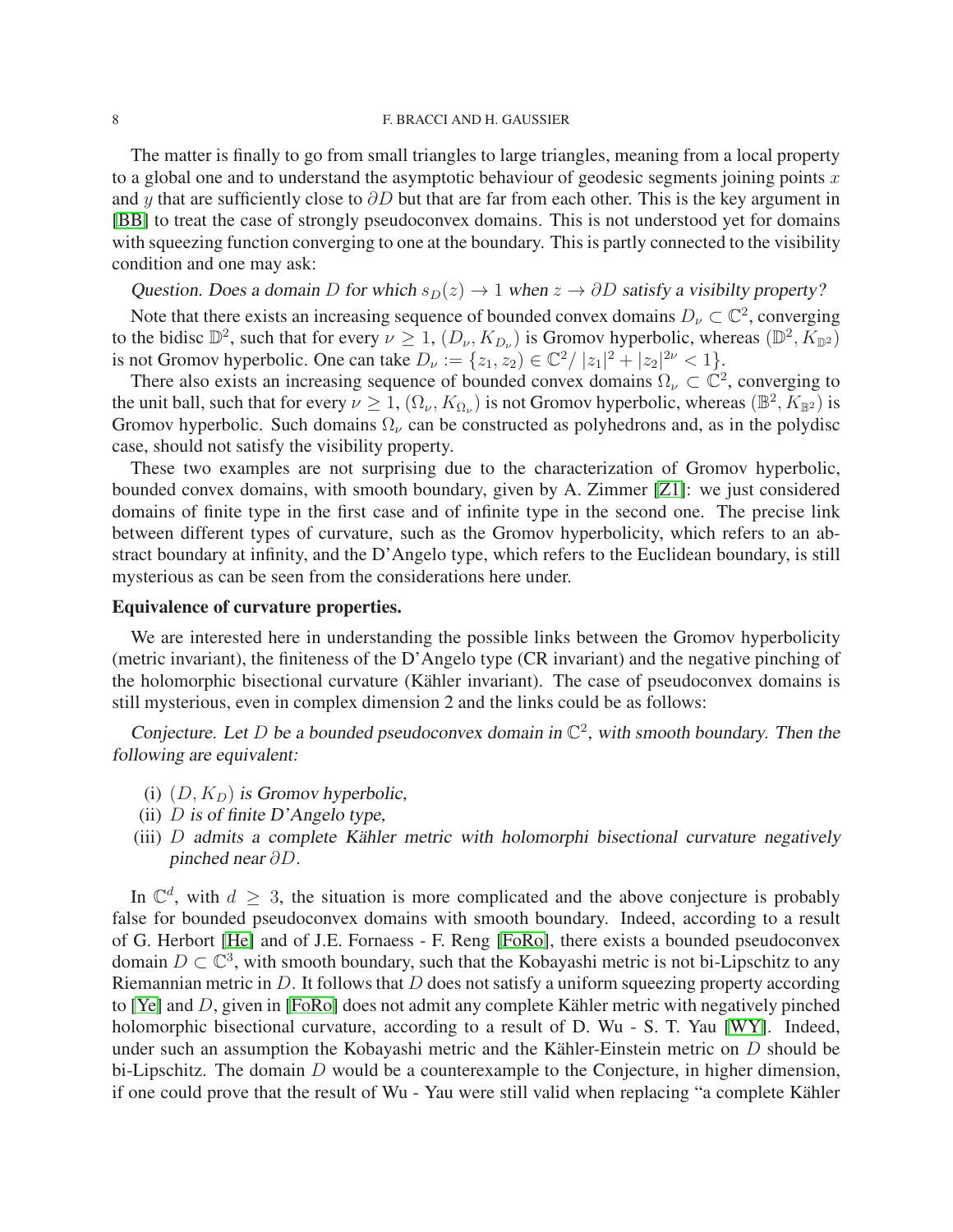metric with negatively pinched holomorphic sectional curvature" by "a complete Kähler metric with negatively pinched holomorphic sectional curvature near the boundary".

In the case of convex domains, the following is proved in [\[BGZ2\]](#page-12-22):

**Theorem 4.6.** Let  $D \subset \mathbb{C}^d$  be a bounded convex domain, with smooth boundary. We assume that D *admits a complete Kähler metric with holomorphic bisectional curvature negatively pinched near* ∂D*. Then* D *is of finite D'Angelo type (and equivalently Gromov hyperbolic).*

# 5. THE HOROSPHERE BOUNDARY

<span id="page-8-0"></span>This construction was introduced in [\[BG\]](#page-12-12). Let  $D$  be the collection of all bounded complete (Kobayashi) hyperbolic domains in  $\mathbb{C}^d$ . Let  $D \in \mathcal{D}$ .

**Definition 5.1.** Let  $z_0 \in D$ . A sequence  $\{u_n\} \subset D$  is admissible if

- (1)  $\lim_{n\to\infty} K_D(z_0, u_n) = +\infty$ ,
- (2) for every  $R > 0$  the set

$$
E_{z_0}^D(\{u_n\}, R) := \left\{ z \in D : \limsup_{n \to \infty} [K_D(z, u_n) - K_D(z_0, u_n)] < \frac{1}{2} \log R \right\},\,
$$

is non-empty.

Two admissible sequences  $\{u_n\}, \{v_n\} \subset D$  are equivalent provided that, for every  $R > 0$ , there exists  $R' > 0$  such that

 $E_{z_0}^D(\lbrace v_n \rbrace, R') \subset E_{z_0}^D(\lbrace u_n \rbrace, R), \quad E_{z_0}^D(\lbrace u_n \rbrace, R') \subset E_{z_0}^D(\lbrace v_n \rbrace, R).$ 

**Definition 5.2.** The horosphere boundary  $\partial_H D$  of D is the set of all equivalence classes of admissible sequences.

We give on  $\overline{D}^H := D \cup \partial_H D$  a topology which makes  $\partial_H D$  an abstract boundary as follows. For every open set  $U \subset D$ , we define  $U^*$  to be the union of U and of all  $\sigma \in \partial_H D$  such that there exists  $\{u_n\} \in \sigma$  so that  $E_{z_0}^D(\{u_n\}, R) \subset U$  eventually. The topology of  $\overline{D}^H$  is the one generated by open sets  $U \subset D$  and  $U^*$ . Changing the base point  $z_0$ , one obtains an equivalent topology.

In [\[BG\]](#page-12-12), it is proved that

Theorem 5.3. *Let* D *be the collection of all bounded complete hyperbolic domains in* C*. Then the horosphere boundary is a faithful abstract boundary suitable for* D*.*

Bounded smooth strongly pseudoconvex domains are model domains for the horosphere boundary. In general, see [\[BG,](#page-12-12) Section 7], the horosphere boundary is not homemorphic to the Gromov boundary of a domain.

## 6. THE BUSEMANN (OR HOROFUNCTIONS) BOUNDARY

<span id="page-8-1"></span>Let  $D$  be the collection of all bounded complete (Kobayashi) hyperbolic domains in  $\mathbb{C}^d$ . Let  $D \in \mathcal{D}$ . Let  $C(D)$  be the space of all continuous functions on D (with real values) endowed with the topology of uniform convergence on compacta. Let  $C^*(D)$  be the quotient space of  $C(D)$ with the subspace of constant functions, endowed with its natural topology. For  $f \in C(D)$ , let [f] denotes its image in  $C^*(D)$ .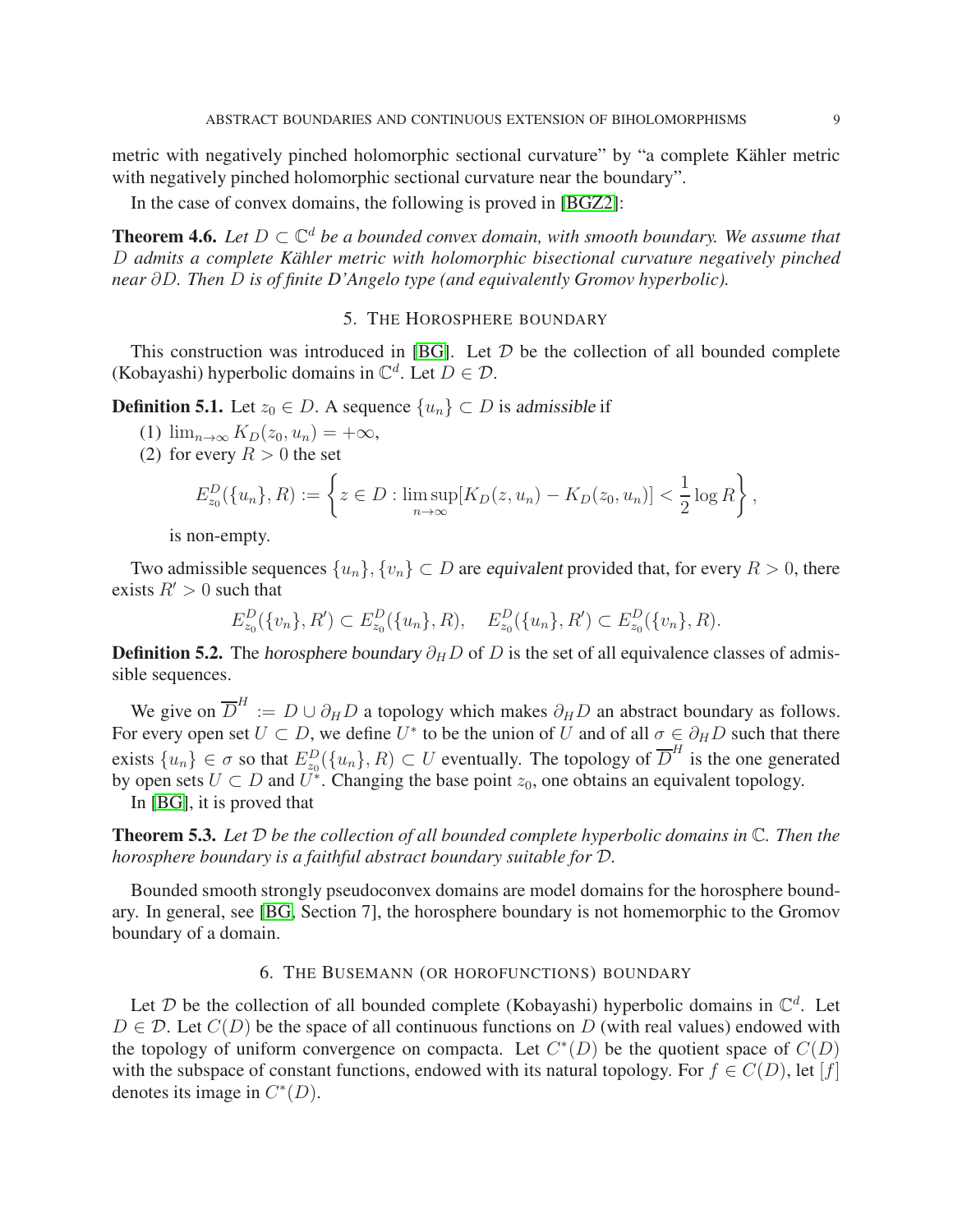Let  $z_0 \in D$ . Let  $C_{z_0}(D) := \{f \in C(D) : f(z_0) = 0\}$  endowed with the topology induced by  $C(D)$ . Then, the map  $C^*(D) \ni [f] \mapsto f - f(z_0) \in C_{z_0}(D)$  is a homeomorphism. It follows that  $\{[f_n]\} \subset C^*(D)$  converges to  $[f] \in C^*(D)$  provided  $\{f_n - f_n(z_0)\}$  converges uniformly on compacta of D to  $f - f(z_0)$ .

There is a natural embedding  $\iota: D \to C^*(D)$  obtained by  $\iota(z) := [K_D(z, \cdot)].$  Let  $\overline{D}^B := \overline{\iota(D)}$ , where the closure is taken in  $C^*(D)$ , and let  $\partial_B D := \overline{D}^B \setminus \iota(D)$ .

**Definition 6.1.** The topological space  $\partial_B D$  is the Busemann boundary of D.

Note that  $\sigma \in \partial_B D$  if there exists a sequence  $\{z_n\} \subset D$  such that  $\lim_{n\to\infty} [K_D(z_n, \cdot) K_D(z_0, z_n)$ ] converges to  $f - f(z_0)$ , with  $[f] = \sigma$ .

The following result holds:

Theorem 6.2. *Let* D *be the collection of all bounded complete hyperbolic domains in* C d *. Then the Busemann boundary is a faithful abstract boundary suitable for* D*.*

Given a geodesic ray  $\gamma : [0, +\infty) \to D$ , one can define an element of  $\partial_B D$  by considering the so-called Busemann function (see, e.g., [\[BH\]](#page-12-17))

$$
f_{\gamma}(z) := \lim_{t \to +\infty} (K_D(\gamma(t), z) - t),
$$

which defines a point of  $\partial_B D$ . Note that if  $\gamma$ ,  $\eta$  are two asymptotic geodesic rays, then  $[f_{\gamma}] = [f_{\eta}]$ . Hence, there is a well defined map, the Busemann map,  $B : \partial_G D \to \partial_B D$ .

A bounded complete hyperbolic domain has approaching geodesics if every two asymptotic geodesic rays  $\gamma$ ,  $\eta$  starting from the same base point has the property that

$$
\lim_{t \to +\infty} K_D(\gamma(t), \eta(t)) = 0.
$$

In [\[AFGG,](#page-11-4) Thm. 1] it is proved

<span id="page-9-0"></span>**Theorem 6.3.** Let  $D \subset \mathbb{C}^d$  be a bounded complete hyperbolic domain with approaching geodesics. *If* D *is Gromov hyperbolic then the Busemann map extends the identity map from* D *to* D *to a* homeomorphism from  $\overline{D}^G$  to  $\overline{D}^B.$ 

As mentioned in Section 5, the horosphere closure and the Gromov closure of a bounded complete hyperbolic domain in  $\mathbb{C}^d$  may not be homeomorphic. This is for instance the case for the polydisc. Although the Gromov closure can be defined for non Gromov hyperbolic spaces, it seems more accurate, in view of Theorem [6.3,](#page-9-0) to consider it for Gromov hyperbolic domains in  $\mathbb{C}^d$ . In [\[AFGG\]](#page-11-4), there is an example of a proper geodesic Gromov hyperbolic metric space in  $\mathbb{R}^2$ for which the Gromov and the Busemann boundaries are not homeomorphic. It is however not clear that such a phenomenon can occur for complete hyperbolic bounded domains in  $\mathbb{C}^d$  endowed with the Kobayashi metric. So the following question is relevant:

Let D be a bounded complete (Kobayashi) hyperbolic domain in  $\mathbb{C}^d$ . Are  $\overline{D}^G$ ,  $\overline{D}^H$  and  $\overline{D}^B$ all homeomorphic? If not, is the approaching geodesic condition necessary for these abstract boundaries to be homeomorphic ?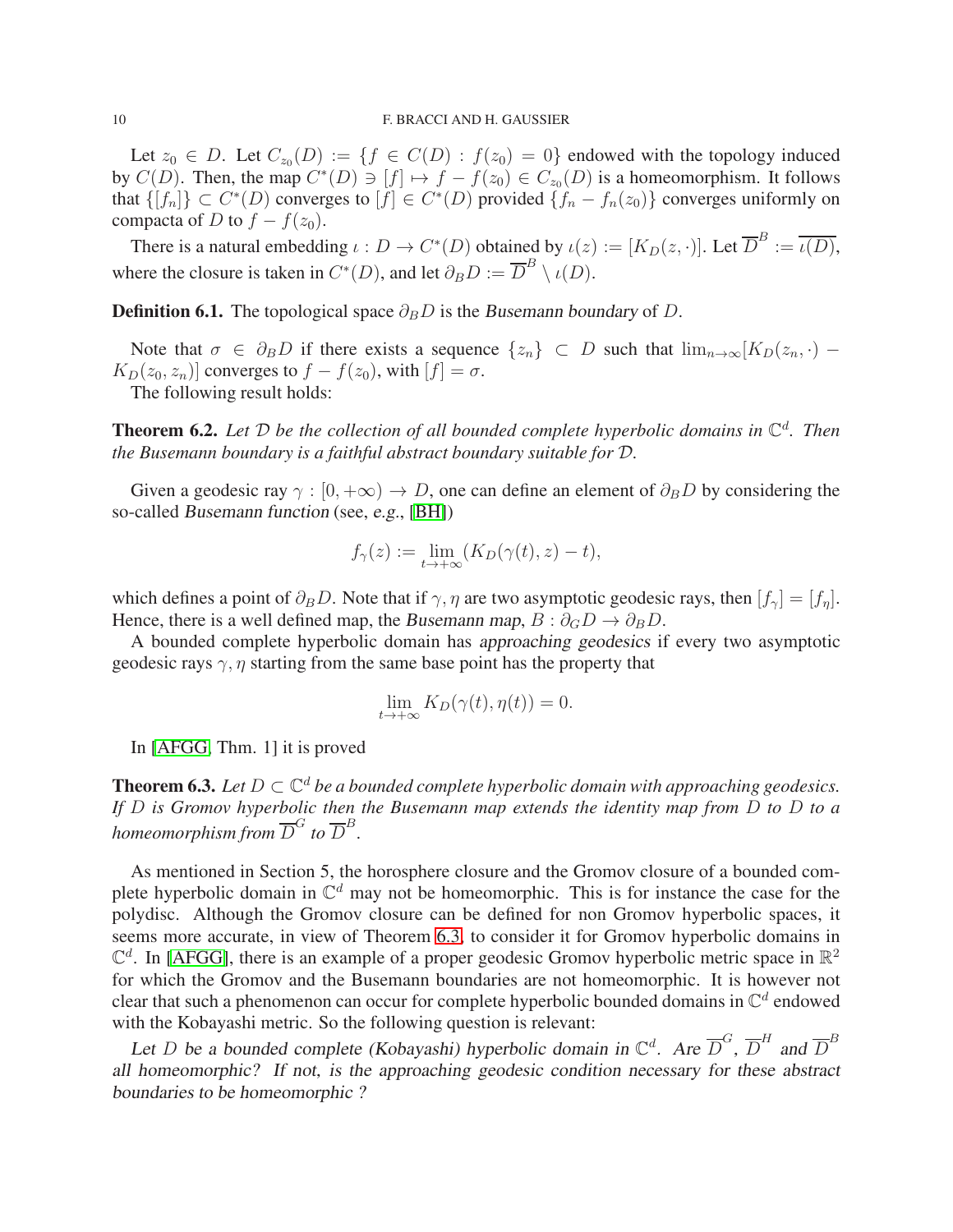## APPENDIX A. D'ADDEZIO'S LEMMAS

<span id="page-10-0"></span>The results in this section have been proved by Damiano D'Addezio in his Master Thesis [\[Dad\]](#page-12-23). Let  $\Omega \subset \mathbb{C}^d$  be a domain,  $k_{\Omega}$  the infinitesimal Kobayashi (pseudo)metric and, for  $z \in \Omega$  denote by  $\delta_{\Omega}(z) := \inf_{\zeta \in \mathbb{C}^d \setminus \Omega} ||z - \zeta||$ . Let

$$
M_{\Omega}(r) := \sup \left\{ \frac{1}{k_{\Omega}(z; v)} : \delta_{\Omega}(z) < r, \|v\| = 1 \right\}.
$$

<span id="page-10-2"></span>Lemma A.1. *Let* Ω ⊂ C <sup>d</sup> *be a complete hyperbolic bounded domain. If* ∂Ω *does not contain non-trivial analytic discs then*

$$
\lim_{r \to 0^+} M_{\Omega}(r) = 0.
$$

*Proof.* First note that  $r \mapsto M_{\Omega}(r)$  is monotone decreasing. Suppose by contradiction that the statement is false. Then there exists  $C > 0$  such that  $\lim_{r \to 0^+} M_{\Omega}(r) = C$ . Therefore, we can find a sequence of positive real numbers  $\{r_n\}$  converging to 0, points  $z_n \in \Omega$  and vectors  $v_n \in \mathbb{C}^d$ ,  $||v_n|| = 1$  such that  $\delta_{\Omega}(z_n) \leq r_n$  and

$$
\frac{1}{k_{\Omega}(z_n, v_n)} > C - \frac{1}{n}.
$$

By the very definition of  $k_{\Omega}$ , there exists a holomorphic function  $\varphi_n : \mathbb{D} \to \Omega$  such that  $\varphi_n(0) = z_n$ and

$$
\|\varphi'_n(0)\| \ge C - \frac{1}{n}.
$$

Since  $\overline{\Omega}$  is compact, up to subsequences, we might assume that there exist  $p \in \partial\Omega$  and  $\varphi : \mathbb{D} \to \overline{\Omega}$ such that  $\lim_{n\to\infty} z_n = p$  and  $\{\varphi_n\}$  converges uniformly on compact to  $\varphi$ . Since  $\Omega$  is taut, it follows that  $\varphi(\mathbb{D}) \subset \partial\Omega$  and  $\|\varphi'(0)\| \geq C$ . Therefore,  $\varphi(\mathbb{D})$  is a non-trivial analytic disc in  $\partial\Omega$ ,  $contradiction.$ 

<span id="page-10-1"></span>**Lemma A.2** (D'Addezio). Let  $\Omega \subset \mathbb{C}^d$  *be a complete hyperbolic bounded domain. Assume that* ∂Ω *does not contain non-trivial analytic discs. Then, if* {zn}, {wn} ⊂ Ω *are two sequences such that*  $\lim_{n\to\infty} z_n = p$ ,  $\lim_{n\to\infty} w_n = q$  *and* 

$$
\sup_n K_{\Omega}(z_n, w_n) < +\infty
$$

*it follows that*  $p = q$ .

*Proof.* We argue by contradiction. Assume  $p \neq q$ . By Lemma [A.1,](#page-10-2)  $\lim_{r \to 0^+} M_{\Omega}(r) = 0$ . Let  $\gamma_n : [a_n, b_n] \to \Omega$  be a geodesic for  $K_{\Omega}$  such that  $\gamma_n(a_n) = z_n$  and  $\gamma_n(b_n) = w_n$ .

We claim that there exists a compact set  $K \subset \Omega$  such that  $\gamma_n([a_n, b_n]) \cap K \neq \emptyset$  for all n.

Assume the claim is false. Then, for every  $r > 0$  there exists  $n_r$  such that  $\delta_{\Omega}(\gamma_n(t)) < r$  for all  $t \in [a_n, b_n]$  and  $n \geq n_r$ . Moreover, since  $p \neq q$ , we can assume there exists  $c > 0$  such that  $||z_n - w_n|| > c$  for all *n*. Hence,

$$
K_{\Omega}(z_n, w_n) = \int_{a_n}^{b_n} k_{\Omega}(\gamma_n(t); \gamma_n'(t)) dt = \int_{a_n}^{b_n} ||\gamma_n'(t)|| k_{\Omega}(\gamma_n(t); \frac{\gamma_n'(t)}{||\gamma_n'(t)||}) dt
$$
  
> 
$$
\frac{c}{M_{\Omega}(r)}.
$$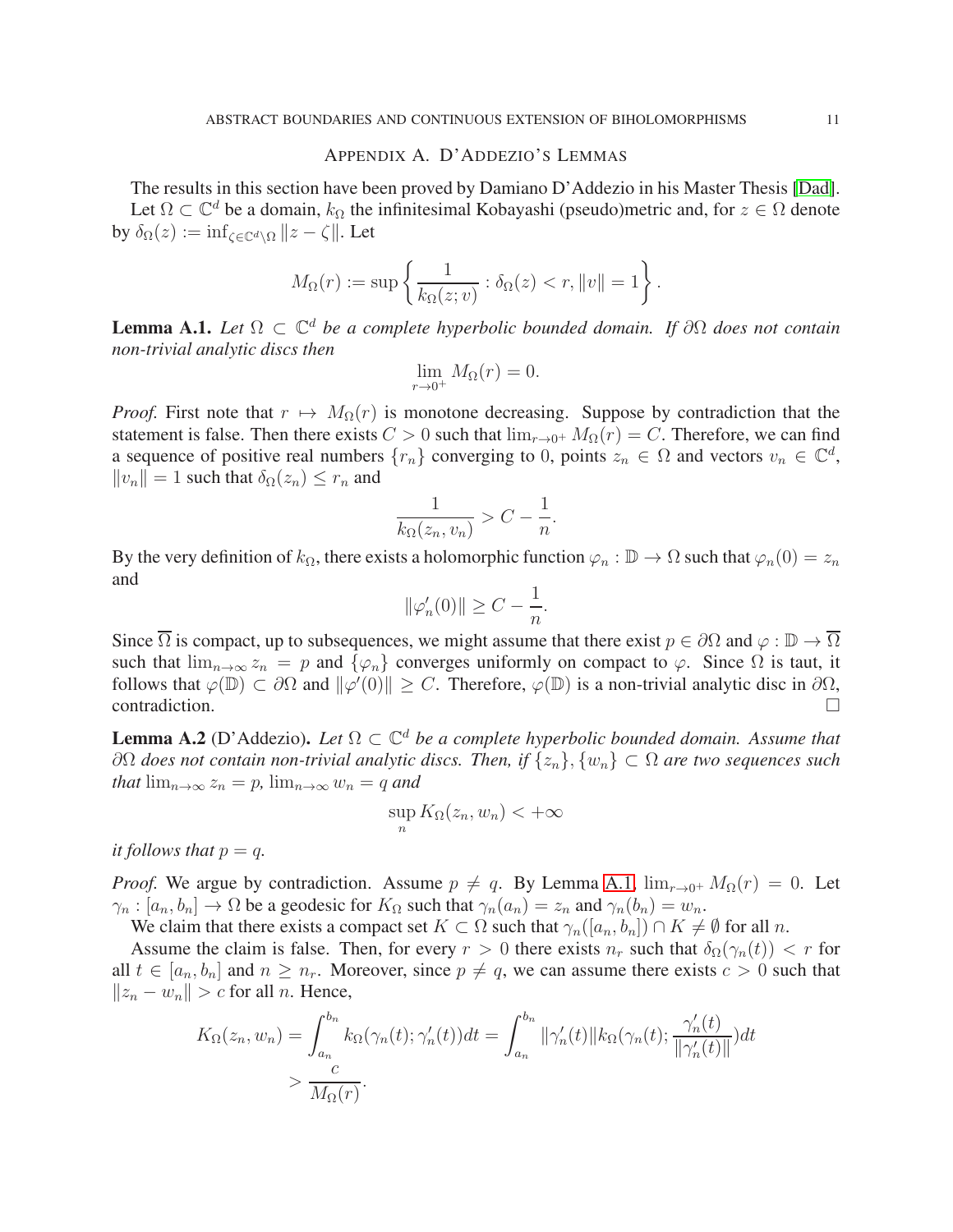Since  $\lim_{r\to 0^+} \frac{c}{M_{\Omega}(r)} = \infty$ , it follows that  $K_{\Omega}(z_n, w_n) \to \infty$  as  $n \to \infty$ , contradiction.

Therefore, there is a compact set  $K \subset \Omega$  such that for every n there exists  $t_n \in [a_n, b_n]$  so that  $\gamma_n(t_n) \in K$ . Let  $\zeta_0 \in \Omega$ . We have,

$$
K_{\Omega}(z_n, w_n) = K_{\Omega}(z_n, \gamma_n(t_n)) + K_{\Omega}(w_n, \gamma_n(t_n))
$$
  
\n
$$
\geq K_{\Omega}(z_n, \zeta_0) + K_{\Omega}(w_n, \zeta_0) - 2 \max\{K_{\Omega}(\xi, \zeta_0) : \xi \in K\}.
$$

Since  $K_{\Omega}$  is complete, it follows that  $\lim_{n\to\infty} K_{\Omega}(z_n, w_n) = \infty$ , a contradiction.

Given a complete hyperbolic domain  $D \subset \mathbb{C}^d$ , we say that a geodesic ray  $\gamma$  of D lands if there exists a point  $p \in \partial D$  such that  $\lim_{t \to +\infty} \gamma(t) = p$ .

As a corollary of the previous lemma, we have the following extension result (cfr. with Abate's Lindelöf Theorem [\[Aba\]](#page-11-2)):

**Proposition A.3.** *Let*  $Ω ⊂ ℂ<sup>d</sup>$  *be a complete hyperbolic bounded domain without analytic discs on the boundary. Assume that all geodesic rays in*  $\Omega$  *starting from a point*  $w_0 \in \Omega$  *are landing. Let*  $D \subset \mathbb{C}^d$  *be a bounded strongly pseudoconvex domain with*  $C^2$  *boundary. Let*  $F : D \to \Omega$  *be a biholomorphism. Then*  $F$  *has non-tangential limit at every*  $p \in \partial \mathbb{B}^d$ .

*Proof.* Let  $\gamma$  be a geodesic ray in D. Then (see, e.g. [\[BG\]](#page-12-12)),  $\gamma$  lands non-tangentially to a point  $p \in \partial D$ . Moreover, every sequence in D which converges to p stays at finite Kobayashi distance from  $\gamma$ .

Take  $p \in \partial D$  and let  $\gamma$  be a geodesic ray in D converging to p (this exists by [\[BB\]](#page-11-3)).

Since F is a biholomorphism, then  $F \circ \gamma$  is a geodesic ray in  $\Omega$  and hence, by hypothesis, it lands to some point  $q \in \partial D$ .

Now, if  $\{z_n\} \subset D$  is a sequence converging non-tangentially to p, then  $\{z_n\}$  stays at finite Kobayashi distance from  $\gamma$  and hence, since F is an isometry for the Kobayashi distance,  $\{F(z_n)\}$ stays at finite distance from  $F \circ \gamma$ . By Lemma [A.2,](#page-10-1)  $\{F(z_n)\}$  converges to q.

Note that, if the domain  $\Omega$  in the previous proposition were visible, then  $\Omega$  has no analytic discs on the boundary and all geodesic rays in  $\Omega$  are landing and thus the previous result applies. However, in such a situation, by [\[BNT,](#page-12-15) Prop. 3.6],  $F$  not only has non-tangential limit, but also extends continuously to the boundary of D. An example of an application the previous result without having continuous extension is given by a Riemann map from the unit disc whose image is starlike with respect to 0 but the boundary is not locally connected (see, e.g., [\[BCD\]](#page-12-3)).

In higher dimension, L. Lempert [\[Le5\]](#page-12-24) proved that every biholomorphism from two bounded starlike domains with real analytic boundaries extends as a homeomorphism on the closure of the domains.

## <span id="page-11-0"></span>**REFERENCES**

- <span id="page-11-2"></span>[Aba] M. Abate, *Iteration theory of holomorphic maps on taut manifolds*, Research and Lecture Notes in Mathematics. Complex Analysis and Geometry, Mediterranean Press, Rende, 1989.
- <span id="page-11-4"></span>[AFGG] L. Arosio, M. Fiacchi, S. Gontard, L. Guerini, *The horofunction boundary of a Gromov hyperbolic space*. [arXiv:2012.09848](http://arxiv.org/abs/2012.09848)
- <span id="page-11-3"></span>[BB] Z. M. Balogh, M. Bonk, *Gromov hyperbolicity and the Kobayashi metric on strictly pseudoconvex domains*, Comment. Math. Helv. 75 (2000), 504–533.
- <span id="page-11-1"></span>[Be] F. Berteloot, *Rescaling methods in complex analysis. (Methodes de changement d' ´ echelles en analyse com- ´ plexe.)* Ann. Fac. Sci. Toulouse, Math. (6) 15 (2006), 427–483.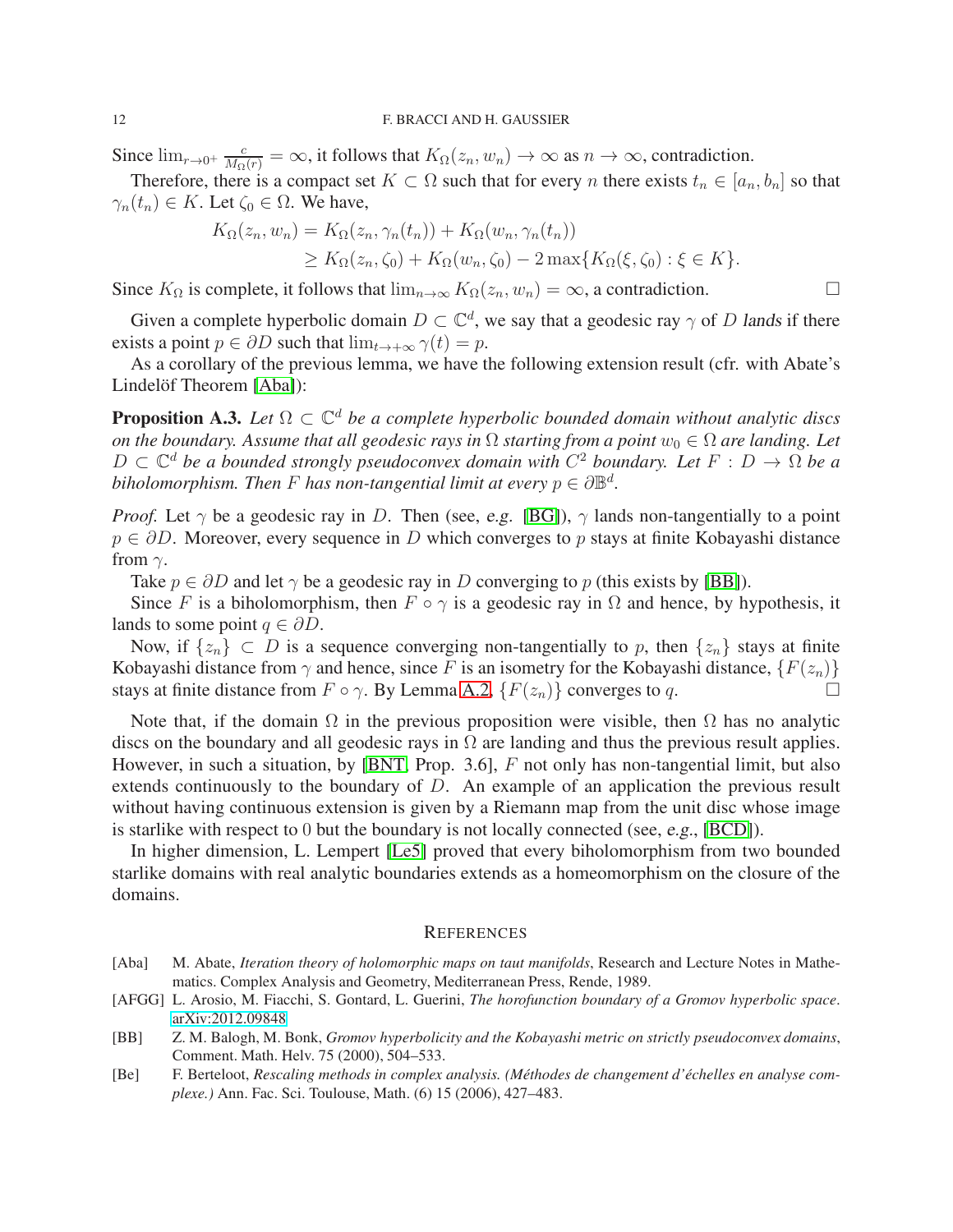- <span id="page-12-11"></span>[BM] G. Bharali, A. Maitra, *A weak notion of visibility, a family of examples, and Wolff-Denjoy theorems*, Ann. Scuola Norm. Sup. Pisa Cl. Sci. (5), https://doi.org/10.2422/2036-2145.201906 007.
- <span id="page-12-10"></span>[BZ] G. Bharali, A. Zimmer, *Goldilocks domains, a weak notion of visibility, and applications*, Adv. Math. 310 (2017), 377–425.
- <span id="page-12-3"></span>[BCD] F. Bracci, M. D. Contreras, S. Diaz-Madrigal, Continuos Semigroups of holomorphic self-maps of the unit disc, Springer Monographs in Mathematics, Springer Nature Switzerland AG, 2020.
- <span id="page-12-4"></span>[BF] F. Bracci, J. E. Fornæss, *The range of holomorphic maps at boundary points*, Math. Ann. 359 (2014), 909– 927.
- <span id="page-12-12"></span>[BG] F. Bracci, H. Gaussier, *Horosphere Topology*, Ann. Scuola Norm. Sup. Pisa Cl. Sci. (5) 20 (2020), 239–289.
- <span id="page-12-19"></span>[BGNT] F. Bracci, H. Guassier, N. Nikolov, P. J. Thomas, *Local and global visibility and Gromov hyperbolicity of domains with respect to the Kobayashi distance*, [arXiv:2201.03070](http://arxiv.org/abs/2201.03070)
- <span id="page-12-13"></span>[BGZ1] F. Bracci, H. Gaussier, A. Zimmer, *Homeomorphic extension of quasi-isometries for convex domains in*  $\mathbb{C}^d$ *and iteration theory*, Math. Ann. 379, 691-718 (2021).
- <span id="page-12-22"></span>[BGZ2] F. Bracci, H. Gaussier, A. Zimmer, *The geometry of domains with negatively pinched Kähler metrics*, [arXiv:1810.11389,](http://arxiv.org/abs/1810.11389) to appear J. Differential Geom.
- <span id="page-12-15"></span>[BNT] F. Bracci, N. Nikolov, P. J. Thomas, *Visibility of Kobayashi geodesics in convex domains and related properties*, [arXiv:2101.04159,](http://arxiv.org/abs/2101.04159) to appear Math. Z.
- <span id="page-12-17"></span>[BH] Bridson, M., Haefliger, A.: *Metric spaces of non-positive curvature*, Grundlehren der Mathematischen Wissenschaften [Fundamental Principles of Mathematical Sciences]. Springer, Berlin (1999)
- <span id="page-12-14"></span>[CL] L. Capogna, E. Le Donne, *Conformal equivalence of visual metrics in pseudoconvex domains*. Math. Ann. 379 (2021), no. 1-2, 743–763.
- <span id="page-12-23"></span>[Dad] D. D'Addezio, *Gromov hyperbolicity in several complex variables*. Master Thesis, Università di Roma "Tor Vergata", 2019.
- <span id="page-12-2"></span>[Fe] C. Fefferman, *The Bergman kernel and biholomorphic mappings of pseudoconvex domains*. Invent. Math. 26 (1974), 1–65.
- <span id="page-12-18"></span>[Fia] M. Fiacchi, *Gromov hyperbolicity of pseudoconvex finite type domains in*  $\mathbb{C}^2$ , Math. Ann. (2021), https://doi.org/10.1007/s00208-020-02135-w.
- <span id="page-12-21"></span>[FoRo] J.E. Fornaess, F. Rong, *Estimate of the squeezing function for a class of bounded domains*, Math. Ann. 371 (2018), 1087–1094.
- <span id="page-12-5"></span>[FR] F. Forstnerič, J.-P. Rosay, *Localization ot the Kobayashi metric and the boundary continuity of proper holomorphic mappings*, Math. Ann. 279 (1987), 239–252.
- <span id="page-12-0"></span>[Fo] F. Forstneriˇc, *Mappings of Strongly Pseudoconvex Cauchy-Riemann Manifolds*. Proceedings of Symposia in Pure Mathematics Volume 52 (1991), Part 1, 59-92.
- <span id="page-12-1"></span>[Fo1] F. Forstneriˇc, *Proper holomorphic mappings: a survey*. Several complex variables (Stockholm, 1987/1988), 297–363, Math. Notes, 38, Princeton Univ. Press, Princeton, NJ, 1993.
- <span id="page-12-20"></span>[He] H. Herbort, *An example of a pseudoconvex domain whose holomorphic sectional curvature of the Bergman metric is unbounded*, Ann. Pol. Math. 92 (2007), 29–39.
- <span id="page-12-9"></span>[Ka] A. Karlsson, *On the dynamics of isometries*. Geom. Topol. 9 (2005), 2359–2394.
- <span id="page-12-6"></span>[Le1] L. Lempert, *La metrique de Kobayashi et la representation des domaines sur la boule ´* . Bull. Soc. Math. Fr. 109 (1981), 427–474.
- <span id="page-12-7"></span>[Le2] L. Lempert, *Holomorphic retracts and intrinsic metrics in convex domains*. Analysis Math. 8 (1982), 257– 261.
- <span id="page-12-8"></span>[Le3] L. Lempert, *Intrinsic distances and holomorphic retracts*. Complex Analysis and Applications 81, Sofia, (1984), 341–364.
- <span id="page-12-16"></span>[Le4] L. Lempert, *A precise result on the boundary regularity of biholomorphic mappings*, Math. Z. 193 (1986), 559–579.
- <span id="page-12-24"></span>[Le5] L. Lempert, *On the boundary behavior of holomorphic mappings*, Contributions to Several Complex Variables in honor of Wilhelm Stoll, A. Howard and P. M. Wong, eds.; Friedr. Vieweg and Sons, Braunschweig/Wiesbaden, 193–215.